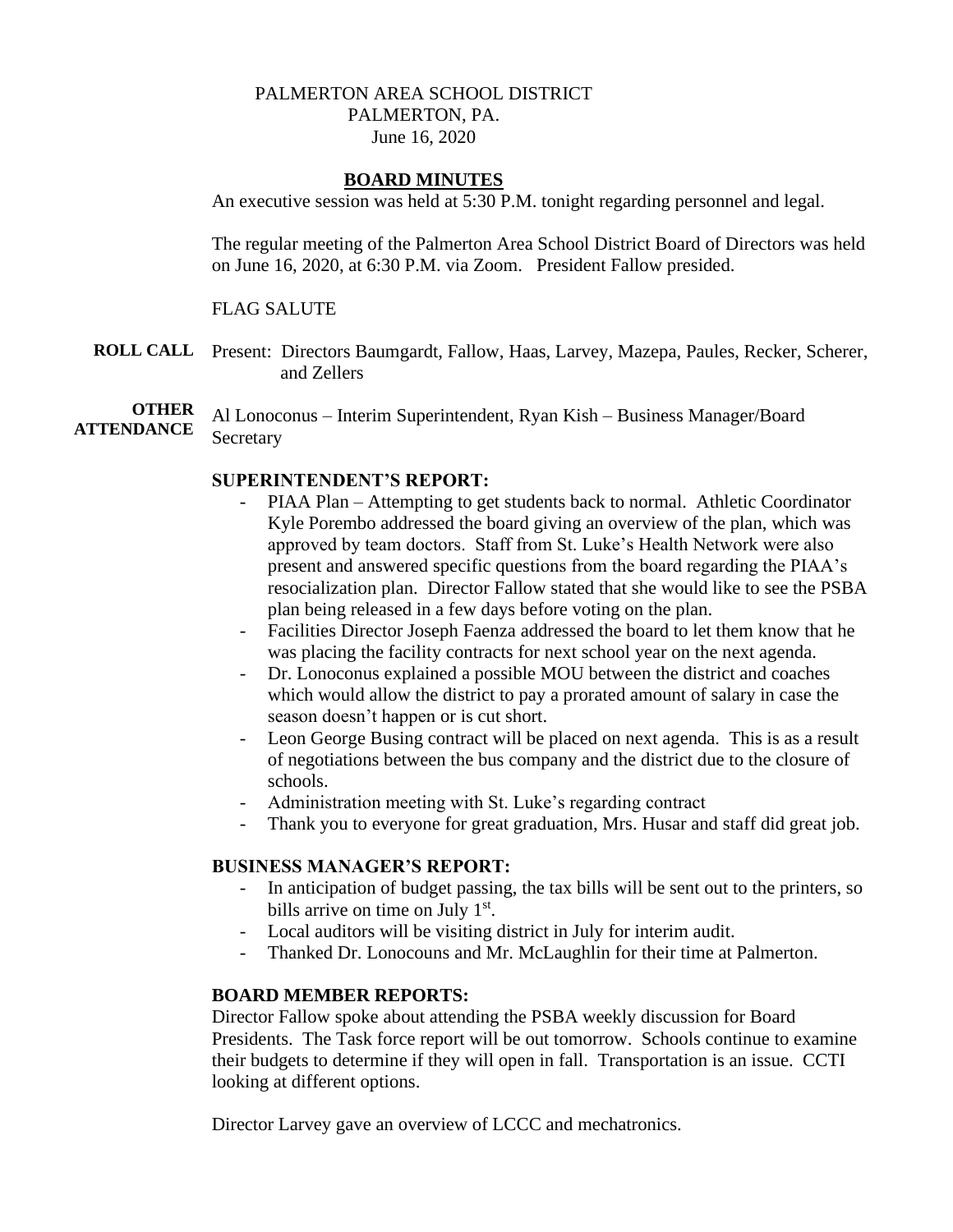#### **PUBLIC PARTICIPATION:**

MaryJo King – Commented on how great the graduation ceremony was. Asked if the resocialization plan is strictly for athletics or if it affects other clubs? Mr. Porembo responded that it was specific for sports.

Lori Nemeth – Questioned approving the PIAA plan but not yet hiring coaches. Ms. Nemeth also questioned how it would work if a kid has a normal temperature if it was okay to share the ball. Mr. Porembo stated that we want to limit as much exposure and risk as possible, but it's impossible to limit it all. The board had a brief discussion regarding liability and whose authority should be the final authority in making health related decisions.

**CONSENT AGENDA**  Director Larvey moved, seconded by Director Baumgardt, to approve the attached consent agenda.

# **APPROVED**

Aye Votes: All Directors Present Nay Votes: None. Motion Carried.

# **CONSENT AGENDA**

**BOARD**  Approved the Board Minutes from the May  $19<sup>th</sup>$ , 2020 meeting

**MINUTES**

Approved the Board Minutes from the June  $2<sup>nd</sup>$ , 2020 meeting

- **FINANCIAL REPORTS** Approved the Accounts Payable Reports and Treasurers Reports
	- **BONDING** Approved the following bonding amounts for the 2020-21 fiscal year: Board President \$100,000, Board Vice President \$100,000, Board Secretary \$100,000, Board Treasurer \$100,000, Superintendent \$100,000, Business Manager \$100,000, Employee Theft 5,000, Forgery or Alteration \$100,000.
- **TRANSFERS** Approved all budget transfers for fiscal year ending June 30, 2020 in order to comply with audit requirements. The Board will be provided with an itemized listing of all required budget transfers upon completion of the 2019-2020 audit.
	- **STUDENT ACCIDENT** Approved the voluntary student accident coverage through Axis Insurance Company for the period of August 7, 2020 to August 7, 2021.

**MEAL PRICES** Approved the breakfast and lunch prices for 2020-2021 as mandated by Section 205 of the Healthy, Hunger-Free Kids Act of 2010. - Elementary Breakfast \$1.25 - Secondary Breakfast \$1.35 - Adult Breakfast \$2.15 - Elementary Lunch \$2.75 - Secondary Lunch \$2.85 - Adult Lunch \$3.85 - Milk \$ .55

**DONATION** Approved donation from Terry and Natalie Eckhart in the amount of \$1,000 for S.S. Palmer eLearning opportunities

**TAX DUPLICATES** Granted permission to release the 2020 Tax Duplicates to the respective tax collectors for the fiscal year beginning July 1, 2020.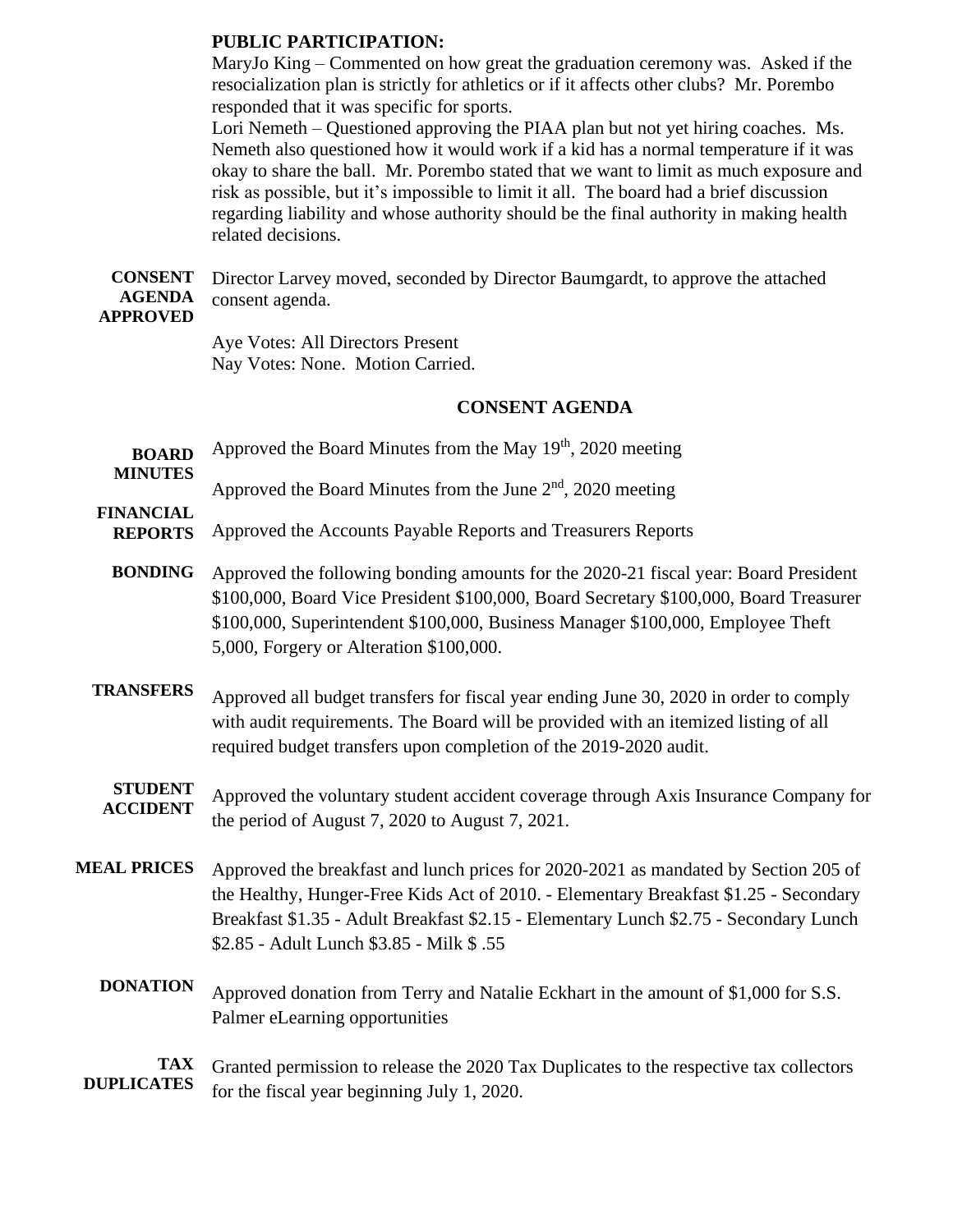| <b>SHOP</b><br><b>SPECIALTIES</b><br><b>CONTRACT</b>           | Approved the 2020-21 contract with Shop Specialties Inc. for shop machinery<br>maintenance at a cost of \$1,450 plus any repair parts required throughout the school<br>year.                                                                                                |
|----------------------------------------------------------------|------------------------------------------------------------------------------------------------------------------------------------------------------------------------------------------------------------------------------------------------------------------------------|
| <b>BUS MGR AND</b><br><b>SUPER. MAKE</b><br><b>AND RELEASE</b> | Approved the Interim Superintendent and Business Manager to make and release<br>payments for the remaining June accounts payable.                                                                                                                                            |
| <b>PAYMENTS</b>                                                | Approved resolution #6.16.20 per the Real Estate Tax Universal Installment Payment<br>Plan Resolution, to use the following installment dates for the collection of the 2020                                                                                                 |
| <b>REAL ESTATE</b><br><b>TAX</b>                               | Real Estate Taxes (enclosure).                                                                                                                                                                                                                                               |
| <b>RESOLUTION</b><br><b>HOMESTEAD</b>                          | Approved the 2020-2021 homestead/farmstead taxable assessment exclusion of \$3,585<br>and the homestead/farmstead tax exclusion of \$207.14.                                                                                                                                 |
| <b>FARMSTEAD</b><br><b>CSIU</b><br><b>AGREEMENT</b>            | Approved the 2020-2021 Central Susquehanna Intermediate Unit Computer Service<br>Rates based on student enrollment at an estimated cost of \$23,000. This provides for the<br>districts fund accounting software, payroll and personnel software, and inventory<br>software. |
| <b>STOP LOSS</b>                                               | Approved the 0.48% increase per member in Stop Loss Coverage for the 2020-21 school<br>year through Resolute Underwriting Strategies. The per employee per month charge will<br>be \$166.26 with a maximum per employee deductible set at \$125,000.                         |
| <b>CAFÉ</b>                                                    | Approved to waive the cafeteria payroll reimbursements for January through May at a<br>cost of \$162,021.54                                                                                                                                                                  |
| <b>REIMBURS-</b><br><b>MENT</b>                                | Approved to waive the Cafeteria June payroll and accruals at an estimated cost of<br>\$90,000                                                                                                                                                                                |
| <b>CAFÉ</b><br><b>ACCRUALS</b>                                 | Approved the Resolution for Approval of Retroactive Pay to Cafeteria Employees                                                                                                                                                                                               |
| <b>CAFÉ</b><br><b>RESOLUTION</b>                               | Approved Brandyn Miller as an Elementary Technology Teacher at bachelor's Step 1-                                                                                                                                                                                            |
| <b>TECH TEACHER</b>                                            | \$46,500, effective August 18, 2020.                                                                                                                                                                                                                                         |
| <b>GRADUATES</b>                                               | Accepted the status that the members of the senior class of 2020 have completed the<br>graduation requirements set forth by the Pennsylvania Department of Education Board<br>of Education of the Palmerton Area School District                                             |

#### **END OF CONSENT AGENDA**

**2020-2021 BUDGET APPROVED** Director Scherer moved, seconded by Director Baumgardt, to approve the Palmerton Area School District General Operating Budget for the 2020-2021 fiscal year with a real estate tax levy of 57.779 mills (a 1 mill increase over 2019-2020) with budgetary expenditures of \$34,032,947. The board also authorizes, as a part of the General Operating Budget adoption, the Section 679 Per Capita Tax of \$5.00: Act 511 Earned Income Tax of 1.00%; Act 511 Per Capita Tax of \$10.00: Act 511 Realty Transfer Tax of 1.00%; Local Services Tax of \$5.00. The Board reaffirms and reenacts all collection procedures that are applicable to the local service tax, Section 679 and 511 Per Capita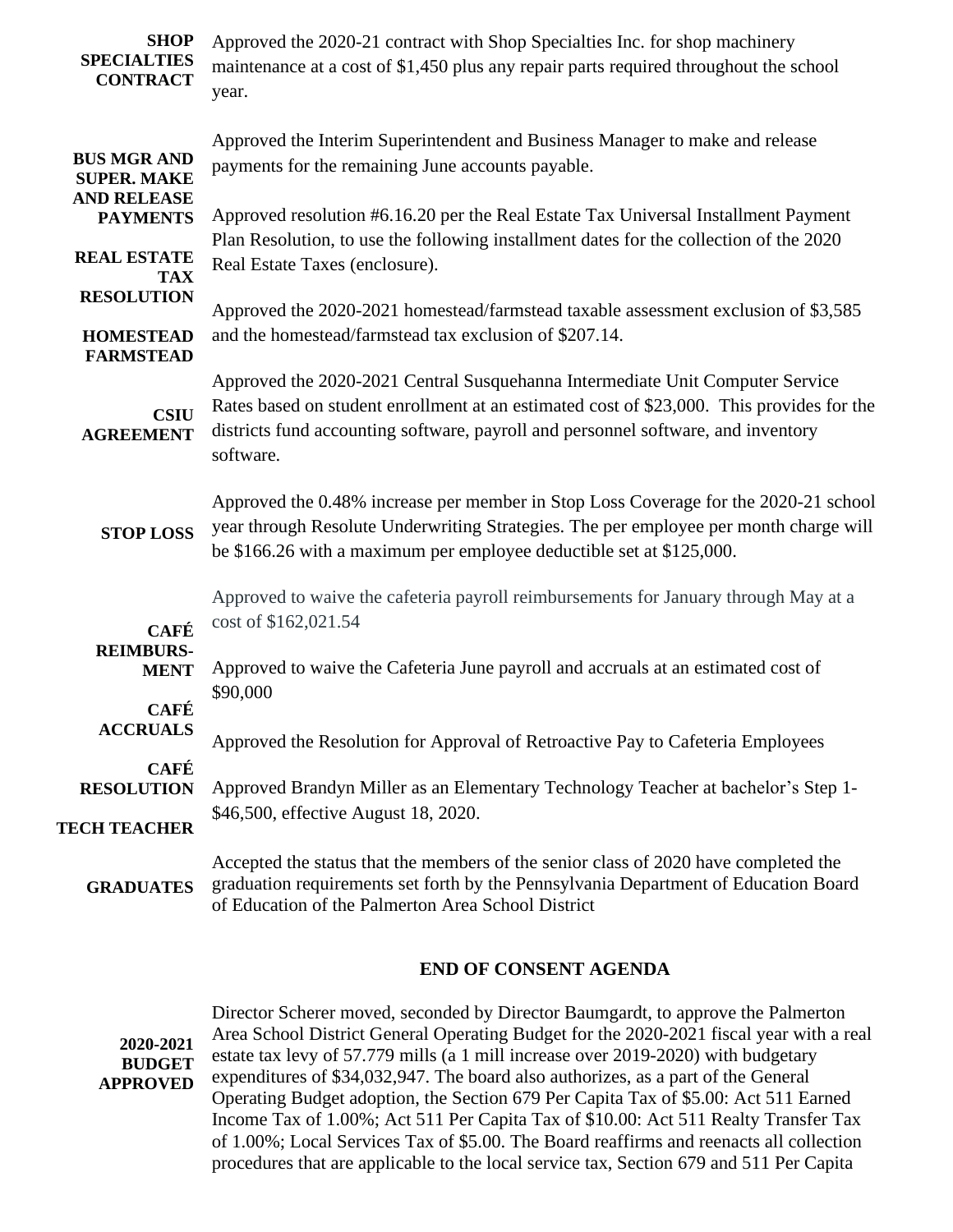tax and Act 511 Earned Income Tax, and Act 511 Realty transfer tax. For informational purposes: Sharing of certain taxes occurs as permitted by law: Per Capita -- \$10.00 school district, \$5.00 municipality; Earned Income Tax --.5% school district, .5% municipality; Realty Transfer Tax -- .5% school district, .5% municipality; Local Services Tax --\$5.00 school district, \$47.00 municipality.

Aye Votes: Directors Baumgardt, Fallow, Haas, Larvey, Mazepa, Paules, Scherer, and Zellers. Nay Votes: Director Recker. Motion Carried.

**PLAYGROUND PURCHASE TABLED** Director Haas moved, seconded by Director Scherer, to table the approval of the purchase of replacement playground equipment for the Towamensing Elementary School playground from MRC Recreation at a price of \$22,405.10 payable from the Capital Reserve Fund.

> Aye Votes: All Directors Present Nay Votes: None. Motion Tabled.

**TREASURER APPROVED** Director Baumgardt moved, seconded by Director Larvey, to appoint Sherry Haas as Treasurer of the Palmerton Area School Board, effective July 1, 2020 to June 30, 2021, at the rate of \$400.00.

> Aye Votes: All Directors Present Nay Votes: None. Motion Carried.

**2 ND READING OF POLICIES APPROVED** Director Baumgardt moved, seconded by Director Haas, to approve the second reading of the following policies:

> Policy #202- Eligibility of Nonresident Students Policy # 204.1- Dual Enrollment Policy #205- Postgraduate Students Policy #206- Assignment Within District Policy #207- Confidential Communication of Students Policy 218.2- Terroristic Threats Policy #223- Use of Motor Vehicles Policy #225- Students and the Police Policy #234- Married and/or Pregnant Students

Aye Votes: All Directors Present Nay Votes: None. Motion Carried.

**RESOCIAL-IZATION PLAN TABLED** Director Scherer moved, seconded by Director Mazepa, to table the Palmerton Area School District PIAA Resocialization Plan.

> Aye Votes: All Directors Present Nay Votes: None. Motion Tabled.

### **PUBLIC PARTICIPATION:**

Alex Whitney – Questioned what the district would do if there is a flu outbreak and significant students are out for a length of time. Dr. Lonoconus stated that certain districts have different thresholds on how many students are out before they close the school. With the ongoing pandemic, there has been no direction from the state. Might have to close classrooms or even entire wings of the school.